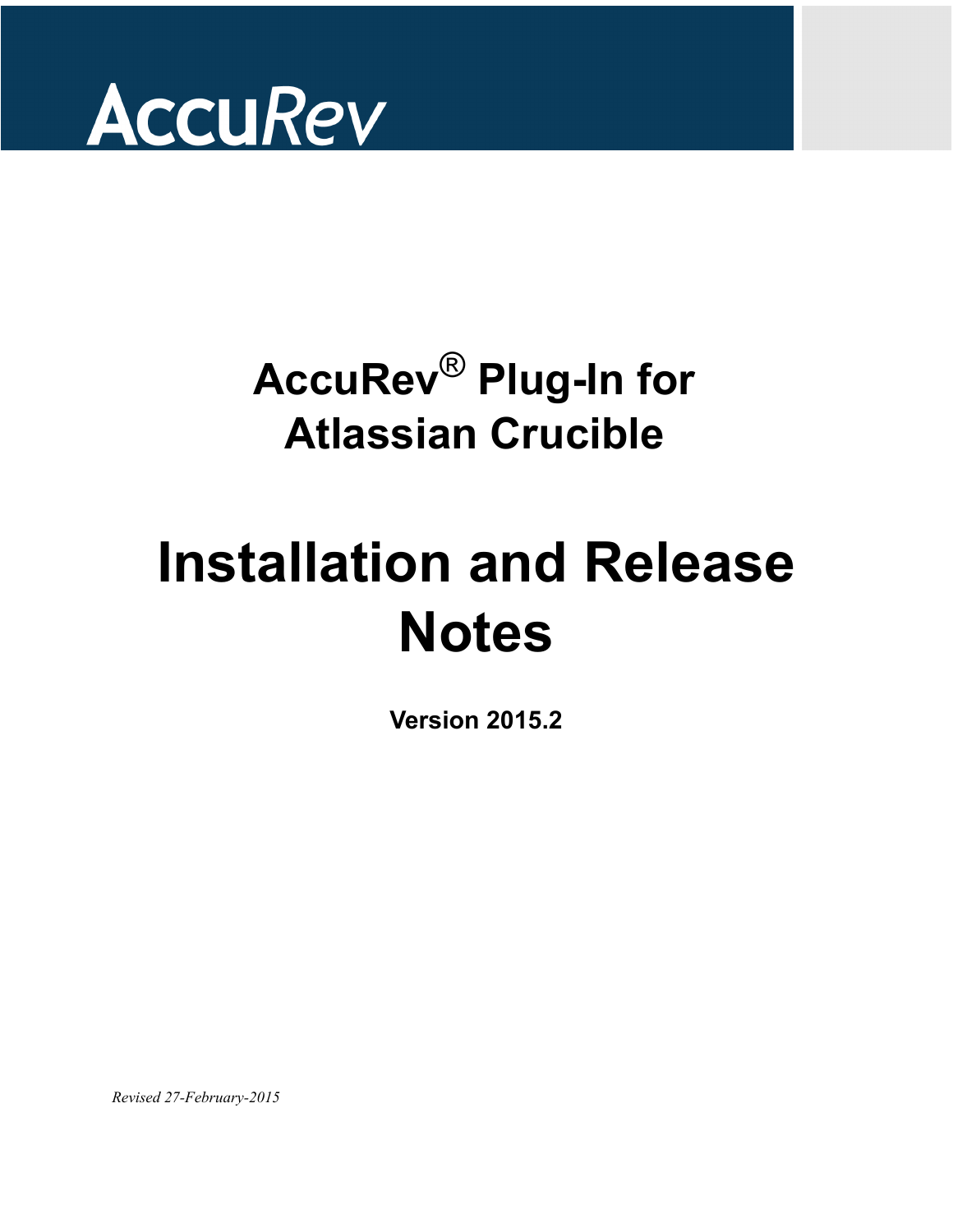## **Copyright**

Copyright © Micro Focus 2015. All rights reserved.

#### ALL RIGHTS RESERVED

This product incorporates technology that may be covered by one or more of the following patents: U.S. Patent Numbers: 7,437,722; 7,614,038, 8,341,590, 8,473,893, 8,548,967.

**TimeSafe** and **AccuRev** are registered trademarks of AccuRev, Inc.

**AccuBridge**, **AccuReplica**, **AccuWork**, **AccuWorkflow, Kando** and **StreamBrowser** are trademarks of AccuRev, Inc.

All other trade names, trademarks, and service marks used in this document are the property of their respective owners.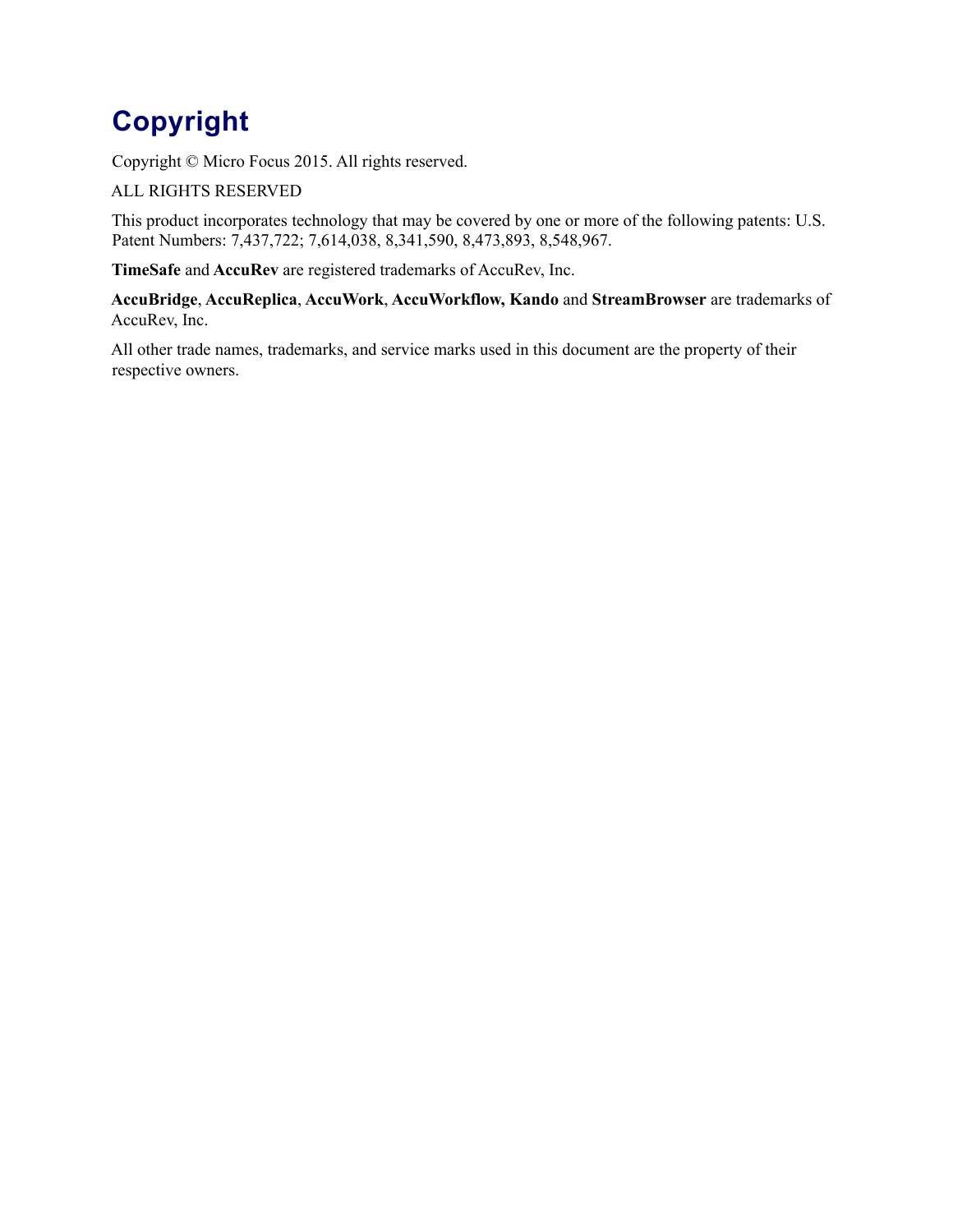## **Table of Contents**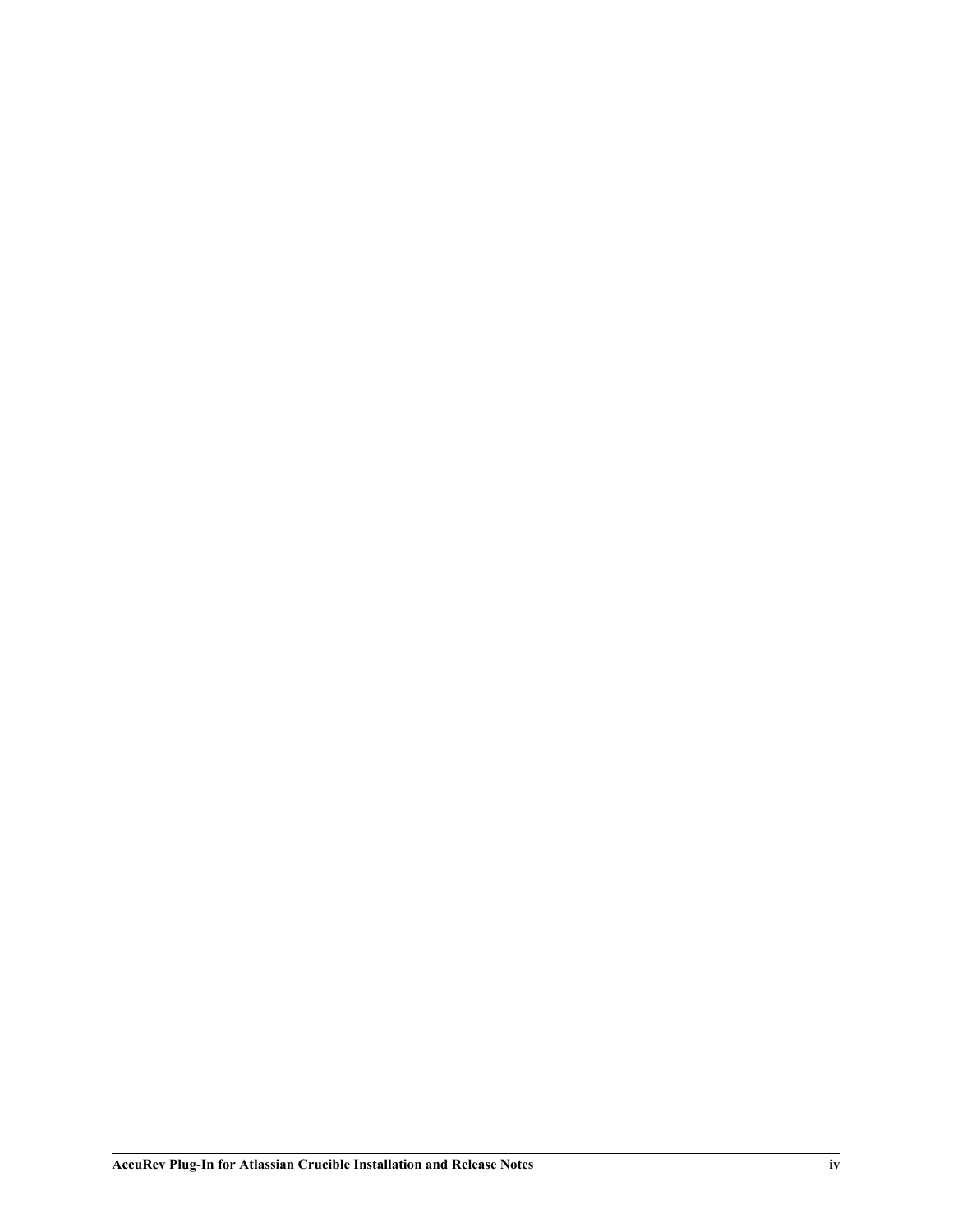## <span id="page-4-0"></span>**1. Installing AccuRev Plug-In for Atlassian Crucible**

This chapter describes installing and configuring AccuRev Plug-In for Atlassian Crucible. Before installing, ensure that you have an AccuRev client on the same machine that is running Crucible.

## <span id="page-4-1"></span>**Requirements**

AccuRev Plug-In for Atlassian Crucible is currently supported on these operating systems:

- Microsoft Windows XP (Service Pack 2 or higher)
- Microsoft Windows Vista
- Windows 7, Windows 8
- Linux

**Note:** AccuRev recommends that you install the appropriate operating system service packs before installing AccuRev Plug-In for Atlassian Crucible.

## <span id="page-4-2"></span>**Prerequisites**

The following applications must be installed on your machine before you install AccuRev Plug-In for Atlassian Crucible:

- Atlassian Crucible 2.7 or higher
- AccuRev Version 5.7 or higher

## <span id="page-4-3"></span>**Installing AccuRev Plug-In for Atlassian Crucible**

To install AccuRev Plug-In for Atlassian Crucible:

1. Go to the AccuRev Integrations downloads page on the Micro Focus SupportLine page:

*http://supportline.microfocus.com/websync/productupdatessearch.aspx*

- 2. Locate and download the **accurev-plugin-for-crucible-2015.1-hf1.zip** file and extract its contents.
- 3. Install AccuRev Plug-In for Atlassian Crucible as a Crucible plug-in by uploading the **accurev-scmplugin-2015.2-SNAPSHOT.jar** file to the appropriate location. Refer to your Crucible documentation for information about installing plug-ins and uploading add-ons.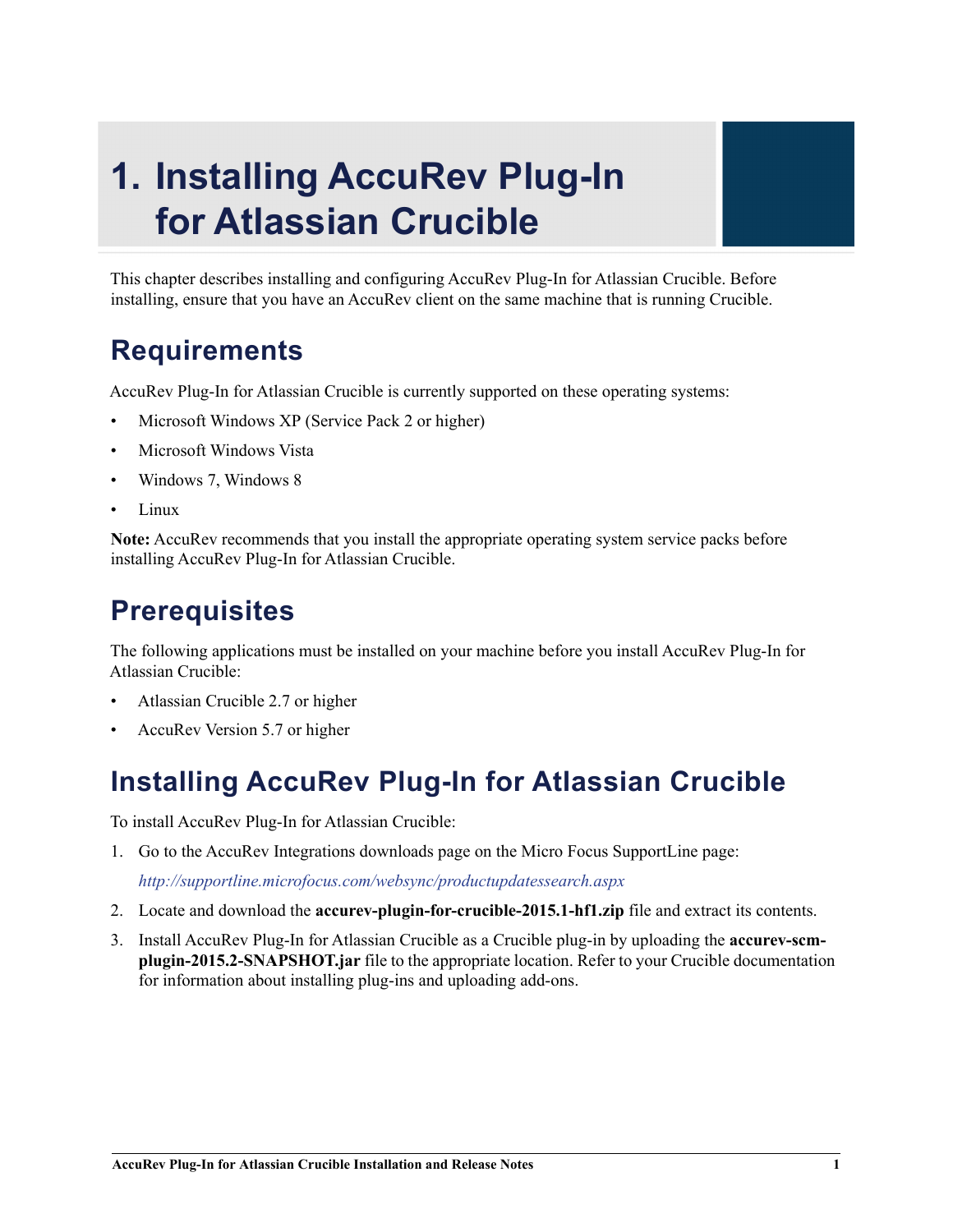## <span id="page-5-0"></span>**Configuring Crucible to Use AccuRev**

Once you have installed AccuRev Plug-In for Atlassian Crucible as described in the previous section, you need to configure Crucible to use it.

To configure Crucible to use AccuRev Plug-In for Atlassian Crucible, take the following steps:

- 1. In the AccuRev panel of the Admin section of Crucible, select **Add a repository**.
- 2. Provide the following information about the AccuRev repository: **Name**, **Host**, **Port**, **UserName**, **Password**, **Depot**, **Stream**, and (optionally) **Workspace**.
- 3. Exit and restart Atlassian Crucible.
- 4. In the Admin section of Crucible, navigate to the Projects page, where you can configure the Default Project to use an AccuRev repository or you can select **Add a new project** to specify AccuRev repositories for new projects.

## <span id="page-5-1"></span>**Uninstalling AccuRev Plug-In for Atlassian Crucible**

To uninstall AccuRev Plug-In for Atlassian Crucible, take the following steps:

- 1. Exit Atlassian Crucible.
- 2. Navigate to the directory where you uploaded the **accurev-scm-plugin-2015.2-SNAPSHOT.jar** file.
- 3. Delete the **accurev-scm-plugin-2015.2-SNAPSHOT.jar** file.
- <span id="page-5-2"></span>4. Restart Atlassian Crucible.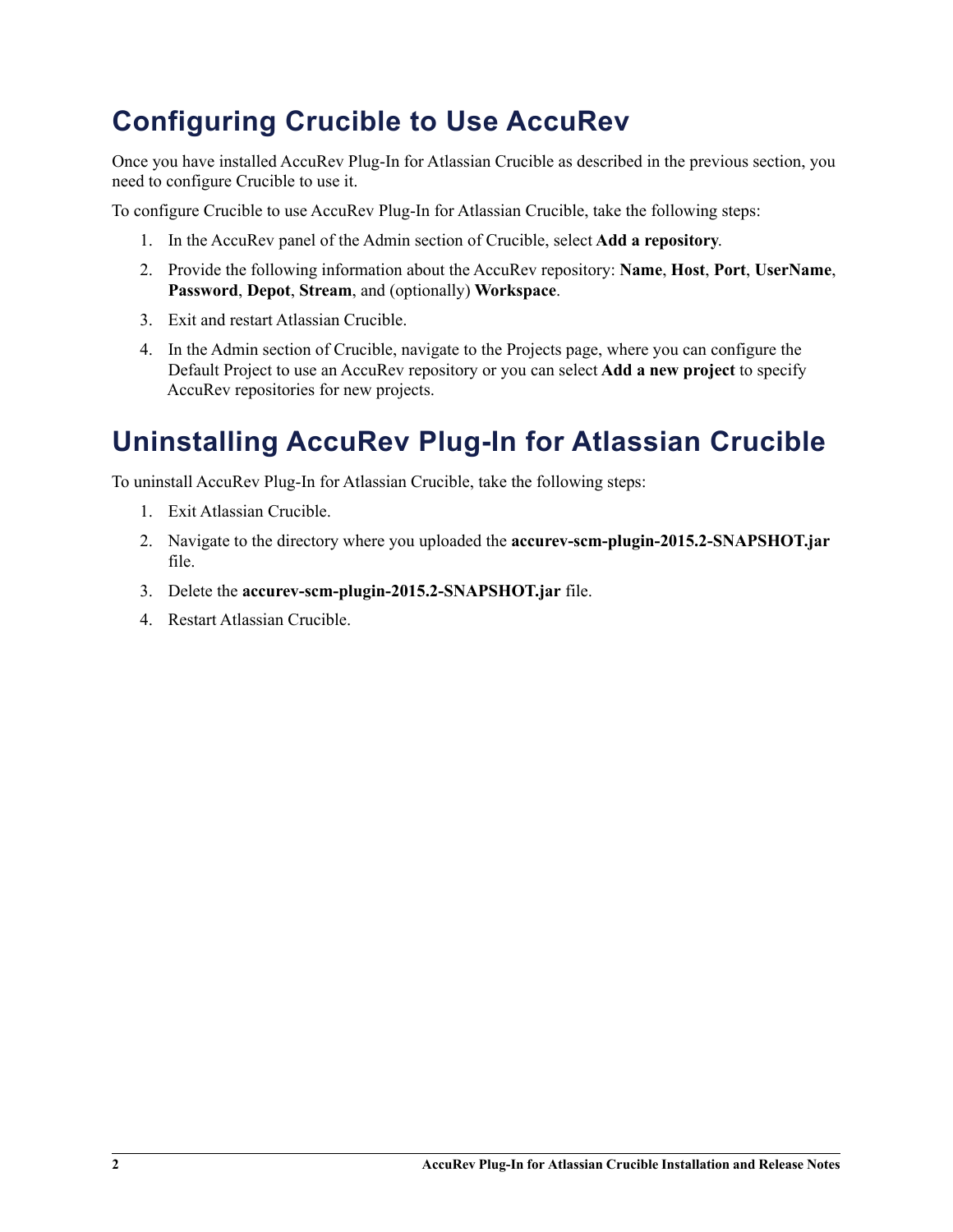## <span id="page-6-0"></span>**2. Getting Started**

This chapter describes tasks that get you up and running with AccuRev Plug-In for Atlassian Crucible.

After the AccuRev Plugin for Atlassian Crucible has been installed and configured, you can add AccuRev contents to a review by configuring the Crucible Default Project to use any of the AccuRev repositories or by using AccuRev repositories when adding a new project.

Crucible users can browse through the directory structure of an AccuRev stream or workspace and select specific versions of files to add to a review. Users can also view the most recent AccuRev repository transactions that have been added to a project in order to select a transaction and add all its associated files to a review.

## <span id="page-6-1"></span>**Adding AccuRev Content to a Review**

To add AccuRev content to a review:

- 1. Navigate to a project page in Crucible.
- 2. Click the plus sign  $\overline{+}$  to add content from an AccuRev repository.

The Add Content to Review window appears:

|         | <b>Add Content to Review CR-1</b>                                                   |
|---------|-------------------------------------------------------------------------------------|
| 負       | Browse Changesets<br>Browse recent changes for revisions to add to this review      |
| Ò<br>पन | Explore Repositories<br>Use a directory tree to find files                          |
|         | Search for Files<br>Use Crucible's search to find revisions to add to this review   |
| ŧ.      | Pre-commit<br>Upload a patch file to be reviewed - diffs of files will be extracted |
|         | Attachments<br>Upload a file to be reviewed                                         |
|         |                                                                                     |
|         |                                                                                     |
|         |                                                                                     |

#### 3. Select **Explore Repositories.**

The AccuRev repository structure appears in the Add Content to Review window:

Edit Details Done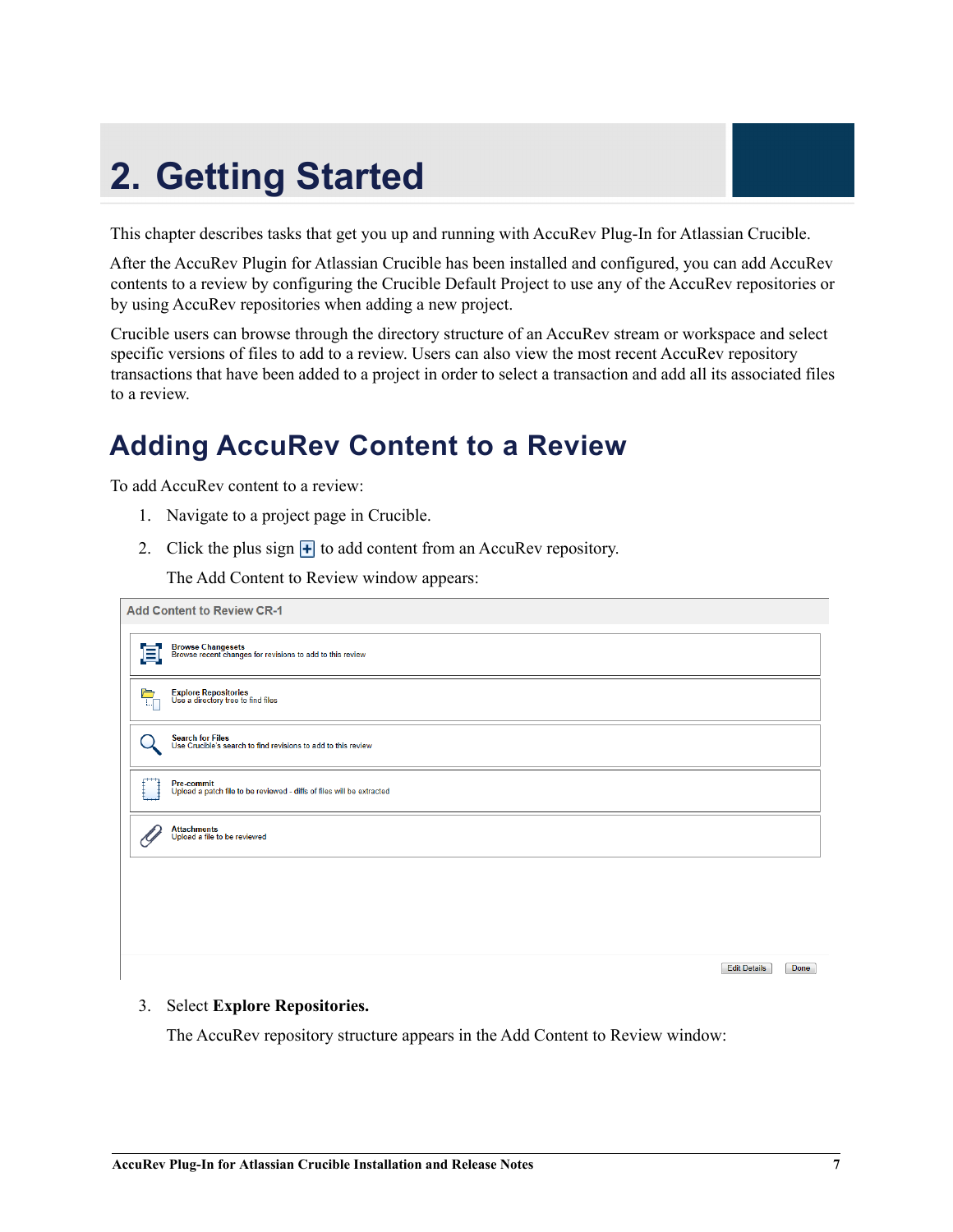| <b>Add Content to Review CR-1</b>                    |                        |                    |                                  |                         |                             |
|------------------------------------------------------|------------------------|--------------------|----------------------------------|-------------------------|-----------------------------|
| Repository: my_project<br>Add to Review as: Diffs    | $\boxed{\blacksquare}$ | $\bar{\mathbf{v}}$ | Remove all revisions from review |                         |                             |
| Files in my_project/                                 |                        |                    |                                  |                         |                             |
| $-\triangleq$ doc/                                   |                        | 给▼                 | <b>NAME</b>                      |                         | <b>REV</b>                  |
| $\overline{\phantom{a}}$ install/                    |                        |                    | install_downloading              |                         | crucible_release\1 -        |
| $\triangleright$ $\blacksquare$ ja/<br>$-\sqrt{en/}$ |                        |                    | $\Box$ install_overview          |                         | crucible_release\1 ~        |
| $\triangleright$ $\blacksquare$ images/              |                        |                    | $\Box$ install_plugin            |                         | crucible_release\1 ~        |
|                                                      |                        |                    | install_setup                    |                         | crucible_release\1 -        |
|                                                      |                        |                    |                                  |                         |                             |
|                                                      |                        |                    |                                  | <b>Add More Content</b> | <b>Edit Details</b><br>Done |

4. Specify a **Repository** and an **Add to Review as** option. Refer to the following table for information about the **Add to Review as** option:

| "Add to Review as" Option Name        | <b>AccuRev Behavior</b>                                                                                                                                                                      |
|---------------------------------------|----------------------------------------------------------------------------------------------------------------------------------------------------------------------------------------------|
| <b>Diffs</b>                          | The particular version selected for a file and its<br>ancestor version (from which the selected version<br>came from) are added to compare in-review, in<br>context with the change history. |
| <b>Whole Files</b>                    | Adds the entire file of the selected version with all<br>content.                                                                                                                            |
| <b>Diffs to Last Branch Point</b>     | This option is not supported by the AccuRev Plug-In<br>for Atlassian Crucible.                                                                                                               |
| <b>Diffs to Last Reviewed Version</b> | The particular version selected for a file and its<br>ancestor version (from which the selected version<br>came from) are added to compare in-review, in<br>context with the change history. |
| Diffs to                              | This enables you to specify the file to show the<br>differences between two specific versions of a file.                                                                                     |

5. Select the version of the file you want to add to review by clicking the drop-down menu in the **REV** column for the file, selecting **Load Full History**, and selecting the version you want.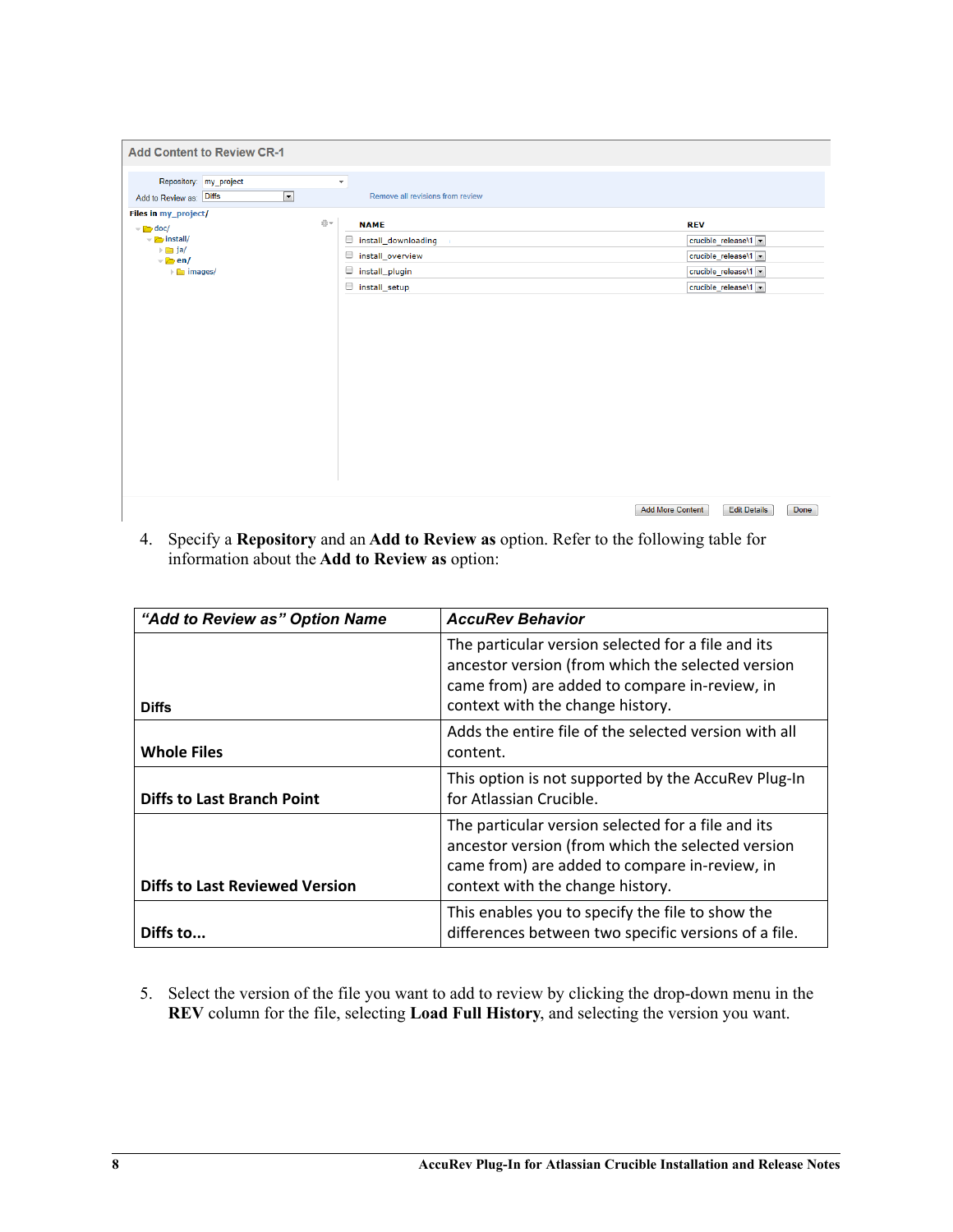6. Select the check box for a file to add the currently selected version of the file to the review.

**NAME** ■ install\_downloading

7. Click **Done** when you are finished.

### <span id="page-8-0"></span>**Adding AccuRev Transaction Files to a Review**

To add all the files associated with an AccuRev repository transaction to a review:

- 1. Navigate to a project page in Crucible.
- 2. Click the plus sign  $\overline{+}$  to add content from an AccuRev repository.

The Add Content to Review window appears:

|          | <b>Add Content to Review CR-1</b>                                                        |
|----------|------------------------------------------------------------------------------------------|
| 自        | Browse Changesets<br>Browse recent changes for revisions to add to this review           |
| رص<br>ान | Explore Repositories<br>Use a directory tree to find files                               |
|          | <b>Search for Files</b><br>Use Crucible's search to find revisions to add to this review |
|          | Pre-commit<br>Upload a patch file to be reviewed - diffs of files will be extracted      |
|          | <b>Attachments</b><br>Upload a file to be reviewed                                       |
|          |                                                                                          |
|          |                                                                                          |

Edit Details Done

3. Select **Browse Changesets.**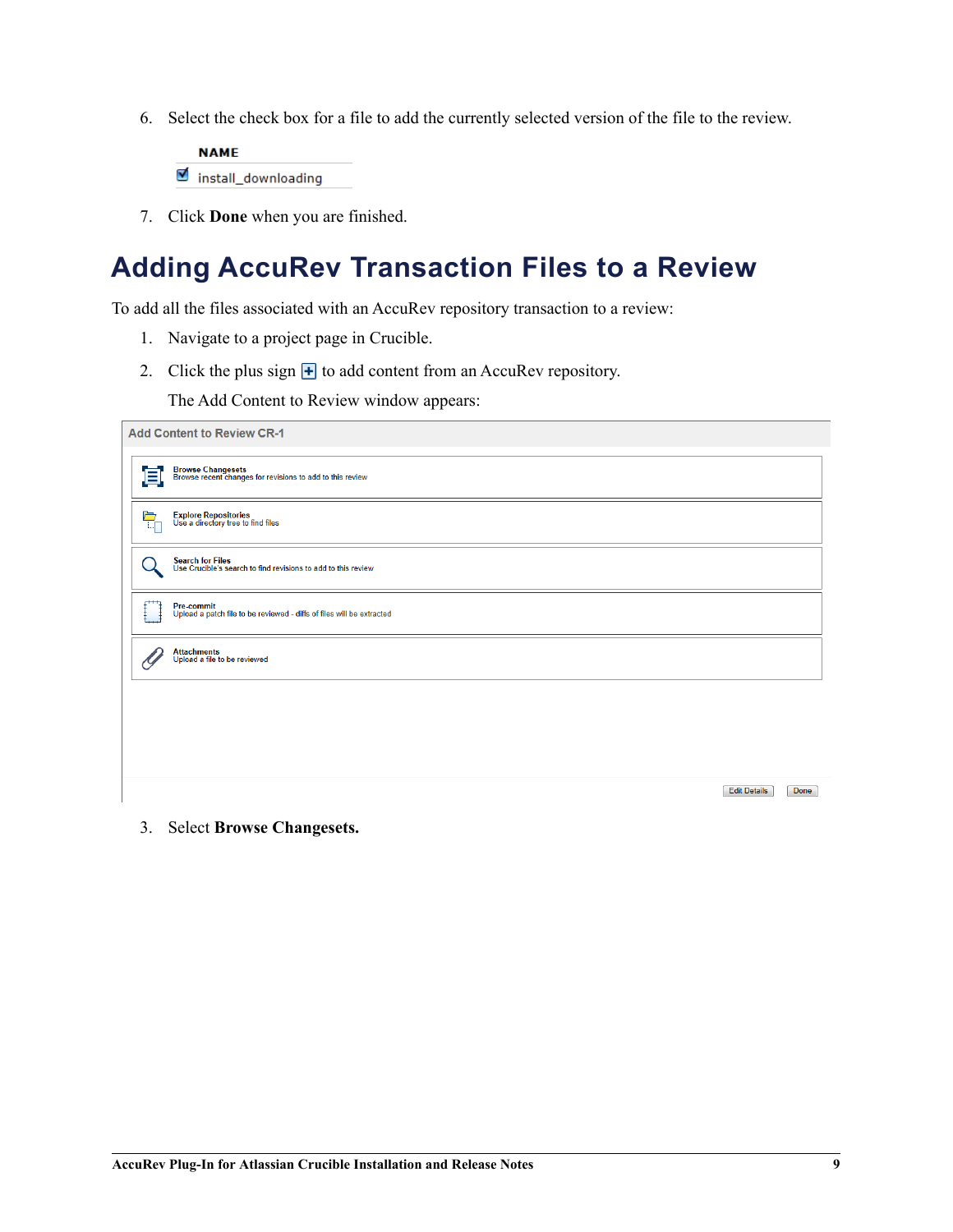A list of your most recent AccuRev transactions appears as changesets in the Add Content to Review window:

| <b>Add Content to Review CR-3</b> |                                                                                                                                                                                                              |           |
|-----------------------------------|--------------------------------------------------------------------------------------------------------------------------------------------------------------------------------------------------------------|-----------|
| Add to Review as: Diffs           | Repository: my_project<br>Author: any<br>$\overline{\phantom{a}}$<br>$\overline{\phantom{a}}$<br>Apply<br>Branch: any<br>Commit message / Issue key: any<br>Remove all revisions from review<br>$\checkmark$ |           |
| Show newer activity               | Scroll to changeset                                                                                                                                                                                          |           |
| Wednesday 15 Jan<br>A             | accurev_user<br>137316 commit in my_project<br>Editing code for new feature 10624                                                                                                                            | $9:42$ am |
| ⊟                                 | 圓 837315 commit in my_project<br>Adding code for new feature 10624                                                                                                                                           | 8:37 am   |
|                                   |                                                                                                                                                                                                              |           |

4. Specify a **Repository** and an **Add to Review as** option. Refer to the following table for information about the **Add to Review as** option:

| "Add to Review as" Option Name   AccuRev Behavior |                                                                                                                                                                                              |
|---------------------------------------------------|----------------------------------------------------------------------------------------------------------------------------------------------------------------------------------------------|
| <b>Diffs</b>                                      | The particular version selected for a file and its ancestor<br>version (from which the selected version came) are added to<br>compare in-review, in context with the change history.         |
| <b>Whole Files</b>                                | Adds the entire file of the selected version with all content.                                                                                                                               |
| <b>Diffs to Last Branch Point</b>                 | This option is not supported by the AccuRev Plug-In for<br>Atlassian Crucible.                                                                                                               |
| <b>Diffs to Last Reviewed Version</b>             | The particular version selected for a file and its ancestor<br>version (from which the selected version came from) are<br>added to compare in-review, in context with the change<br>history. |
| Diffs to                                          | This enables you to specify the file to show the differences<br>between two specific versions of a file.                                                                                     |

5. Select a changeset to add all of its associated files to the Review.

accurev user 137316 commit in my\_project Editing code for new feature 10624

6. Click **Done** when finished.

Add More Content | Edit Details | Abandon Review | Start Review | Done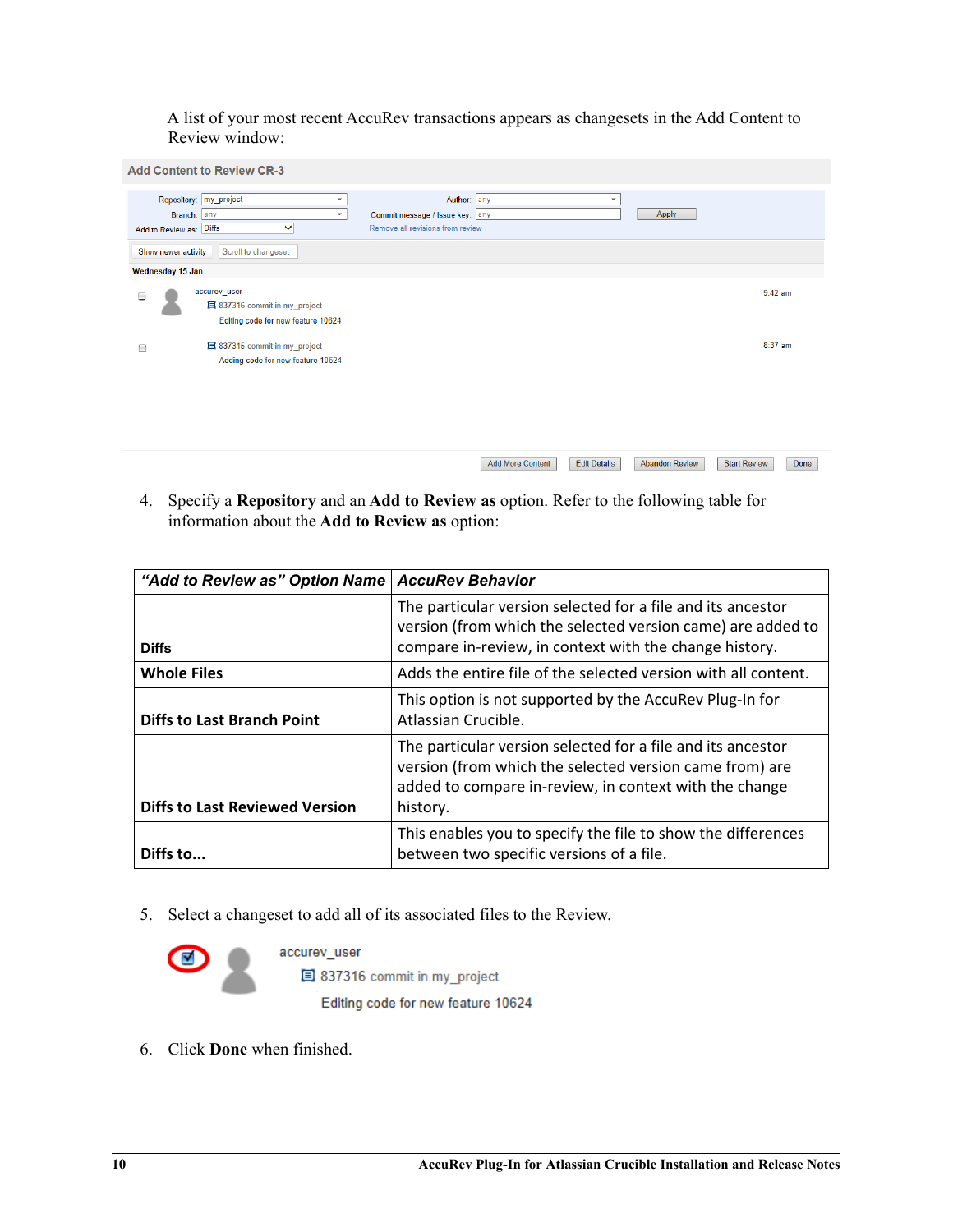## <span id="page-10-0"></span>**3. Release Notes**

This chapter describes the changes to AccuRev Plug-In for Atlassian Crucible (AccuRev Plug-In) in version 2015.2.

**Note:** In cases where an issue is identified with two numbers, such as 34352 (1094765), the first represents the issue number in the AccuWork issue tracking system; the second, in parentheses, is the issue number in the SupportLine system used by Customer Care.

### <span id="page-10-1"></span>**Version 2015.2**

#### **34352 (1094765) -- Cannot diff .dust files**

In previous releases, users could not perform a **diff** operation on **.dust** files using the AccuRev Plug-In. This problem has been fixed in the current release.

#### **35555 (1096330) -- Large numbers of AccuRev streams degrade performance after rebooting the AccuRev server**

In previous releases, large numbers of AccuRev streams (in excess of 500) caused Crucible to become unresponsive for extended periods of time after rebooting the AccuRev server. This problem has been fixed in the current release.

#### **36264 -- New: Explore Repositories returns transaction details**

In previous releases, the **Explore Repositories** option displayed file details but no transaction information. This behavior has been changed so that browsing directories also returns transaction details.

#### **36394 -- Upgrading to a later version of Crucible breaks plug-in**

In previous releases, updating your version of Crucible could cause the plug-in to stop working. This problem has been fixed in the current release.

#### <span id="page-10-2"></span>**Known Issues**

This section describes known issues in AccuRev Plug-In for Atlassian Crucible.

#### **35933 -- Search filters do not work**

When using the **Browse Changesets** option to add content to a Crucible review, the use of search filters such as **Author** and **Commit message / Issue key** in the Add Content to Review page is not supported.

#### **36025 (1096933) -- Merge transactions not displaying default comments**

When using the **Browse Changesets** option, a merge transaction does not show the default comments that were added by AccuRev Plug-In for Atlassian Crucible.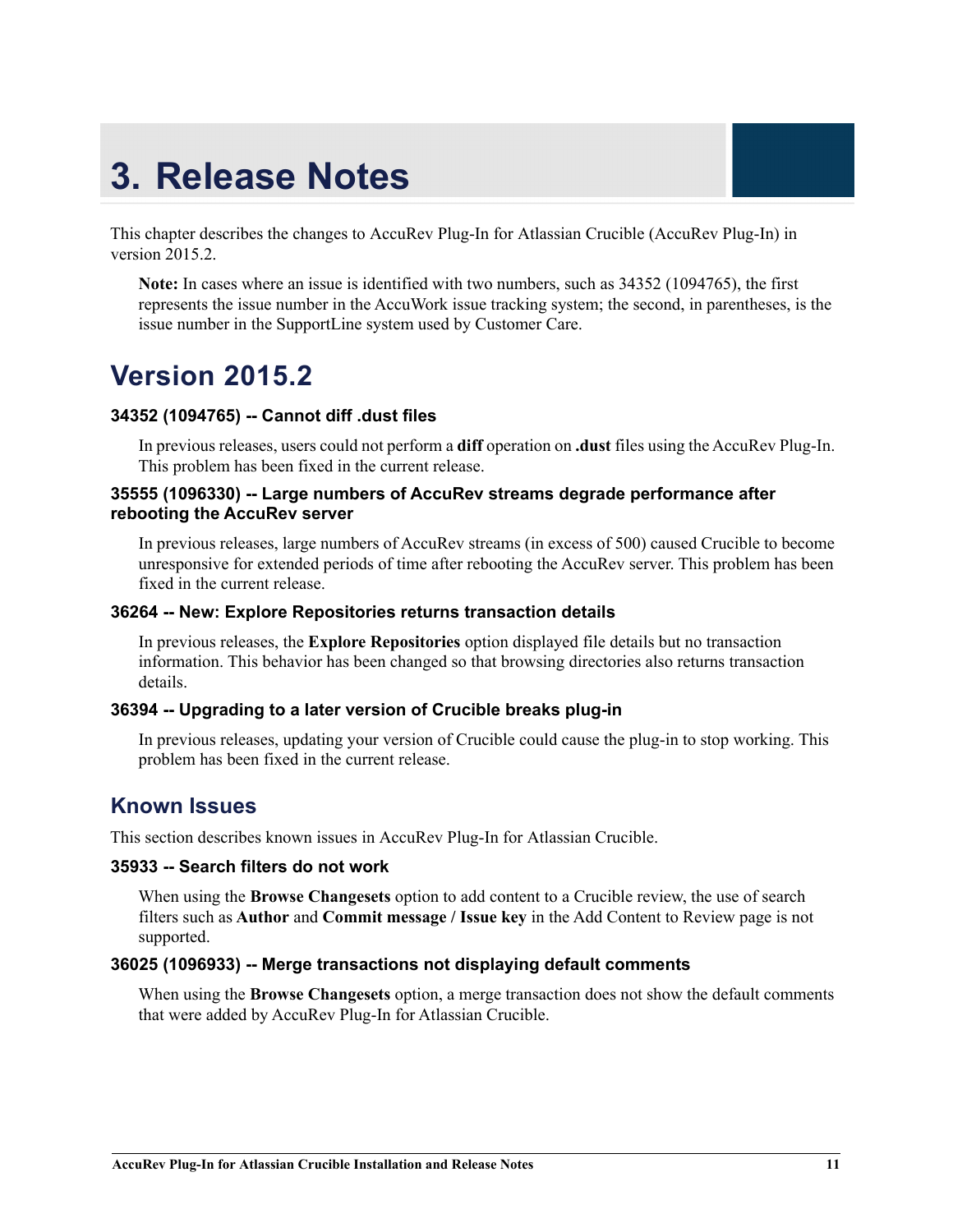#### **36113 (1097037) -- The "Remove all revisions from review" field wraps when using the "Diffs to..." option**

When using the **Browse Changesets > Add to Review as: Diffs to...** option, the **Remove all revisions from review** field wraps and appears as two separate fields.

#### **36119 -- Crucible returns warning messages about not finding AccuRev repositories**

Under certain conditions, Crucible returns warning messages stating "Unknown repository" or "No revision data found". This problem is caused by a known defect in Subversion Light. See: https:// answers.atlassian.com/questions/243314/changesets-in-fisheye-3.20-for-subversion-repository-dontload for more information. Despite these warnings, users can still access these repositories and their contents.

#### **36228, 36398 -- The "Diff to Last Branch Point" option is not supported**

The **Browse Changesets > Add to Review as: Diff to Last Branch Point** option is not supported.

#### **36230 -- Incomplete revision information produces an error when adding content to a review**

When adding content to a Crucible review using the **Browse Changesets > Add to Review as: Diffs to...** option, the following conditions apply:

- An error occurs when an incomplete or invalid version is entered in the **From Revision History** text box
- If you do not select the **Remove all revisions from review** option first, an error occurs after entering a version in the **From Revision History** text box and clicking a file to view
- Selecting the **Remove all revisions from review** option removes the files that have been added to the review and clears the check boxes for the files, but it does not clear the **From Revision History** text box
- You can specify the version in the **From Revision History** text box in two ways:
	- **elementID:streamNumber\versionNumber**: Use this format when selecting a single file.
	- s**treamNumber\versionNumber** Use this format when selecting multiple files.

### <span id="page-11-0"></span>**Version 2015.1**

#### **33294 -- AccuRev "Add" transactions not appearing in Crucible**

In previous releases, transactions associated with adding files to an AccuRev workspace did not appear in Crucible. This problem has been fixed in the current release.

#### **33462, 36148 (1097078) -- Unable to add files to a review from a directory that has been moved or renamed**

In previous releases, selecting the **Browse Changesets** option and attempting to add a file to the review returned an error stating "No element named" if the file resided in a directory that had been moved or renamed. This problem has been fixed in the current release.

#### **34041, 35932 (1096708) -- Scrolling through transactions produces a server error**

In previous releases, selecting **Browse Changesets** and scrolling through the transactions in the Add Content to Review window produced an error message that read, "500: Server Error." This problem has been fixed in the current release.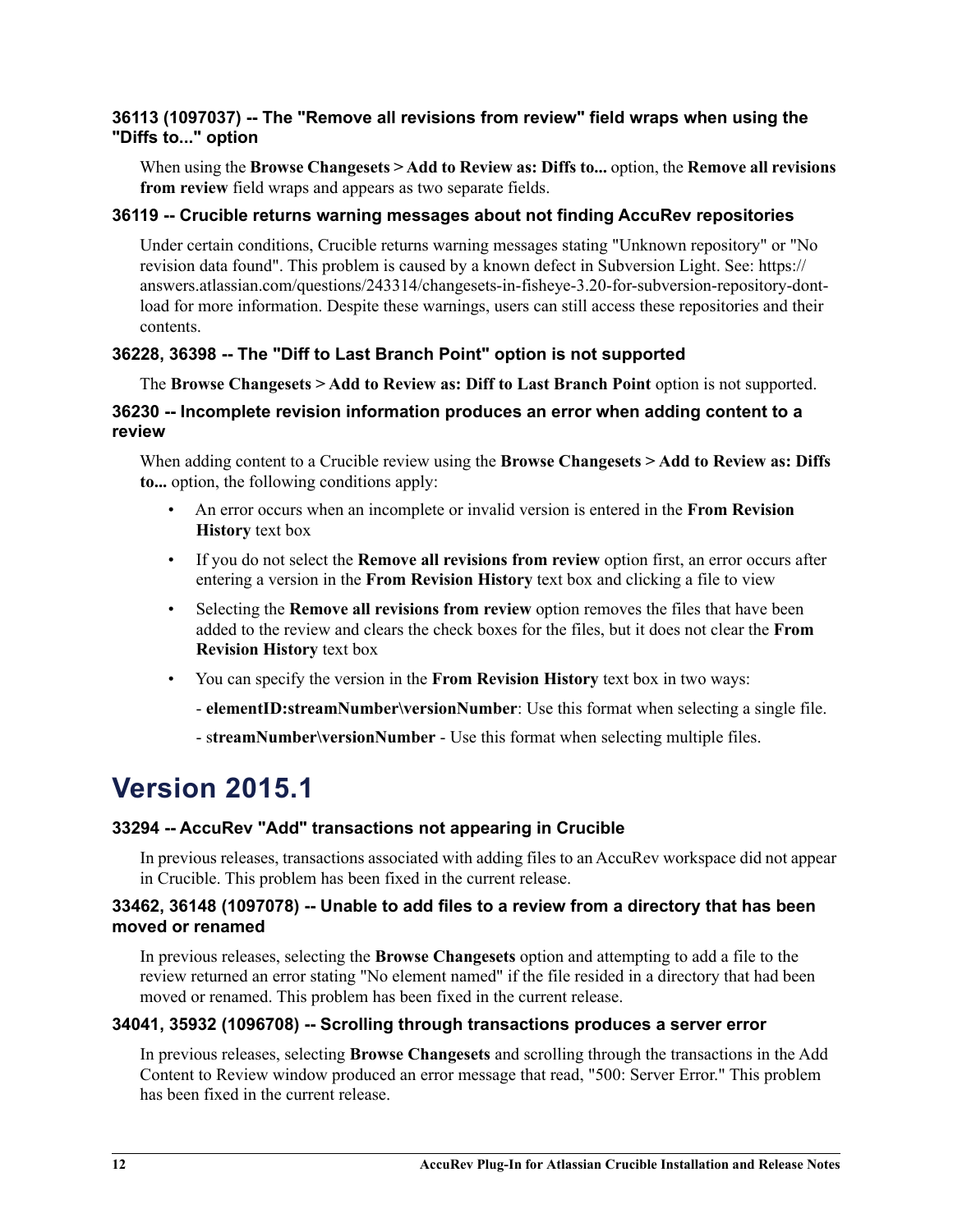#### **34636 -- Plug-in not working with SQL Server or Oracle databases**

In previous releases, AccuRev Plug-In did not work if the source database was either Microsoft SQL Server or Oracle. This problem has been fixed in the current release.

#### **35863 (1096647) -- Adding a new file to a review produces a Java exception**

In previous releases, adding a new file to a Crucible review generated a Java exception when the review was accessed. This problem has been fixed in the current release.

#### **35973, 36237 (1096764) -- Adding a new folder to a changeset produces a Java exception**

In previous releases, adding a new folder to a Crucible review by using the **Browse Changesets** option generated a Java exception that returned the following error message: "AccuRev command "null null" failed with exit code 1." This problem has been fixed in the current release.

#### **36078, 36115 (1096935) -- Show Newer Activity fails to show valid transaction**

In previous releases, selecting **Browse Changesets** and entering a transaction ID number in the **Show Newer Activity** field filtered the transaction out of the list instead of adding the transaction to the review. This problem has been fixed in the current release.

#### **36121, 36395 (1097044) -- "Diffs to Last Reviewed Version" option compares wrong version**

In previous releases, the **Diffs to Last Reviewed Version** option incorrectly compared the current version with the ancestor of the version contained in the last review. This problem has been fixed in the current release.

#### **36152 (1097083) -- Adding a reverted file to a review causes exception**

In previous releases, selecting the **Browse Changesets** option and attempting to add a file to the review that had been promoted and reverted in AccuRev generated an exception error. This problem has been fixed in the current release.

#### **36228, 36398 -- The "Diff to Last Branch" option returns an error**

In previous releases, selecting the **Browse Changesets > Add to Review as: Diff to last branch point** returned an error instead of a message stating that this option is not supported by AccuRev Plug-In for Atlassian Crucible. This problem has been fixed in the current release.

#### **36229, 36396 -- Revisions of a file appearing in the wrong order**

In previous releases, adding a file to a review multiple times caused revisions of the file to appear in the wrong order. This problem has been fixed in the current release.

### <span id="page-12-0"></span>**Version 2014.1**

#### **31906 -- Crucible versions 2.7 and later are supported**

The AccuRev Plug-In for Atlassian Crucible supports Crucible versions 2.7 and later.

#### **31909 -- New: Administrators can specify AccuRev repositories for Crucible projects**

System administrators can configure the Crucible default project to use an AccuRev repository and they can specify AccuRev repositories for new projects.